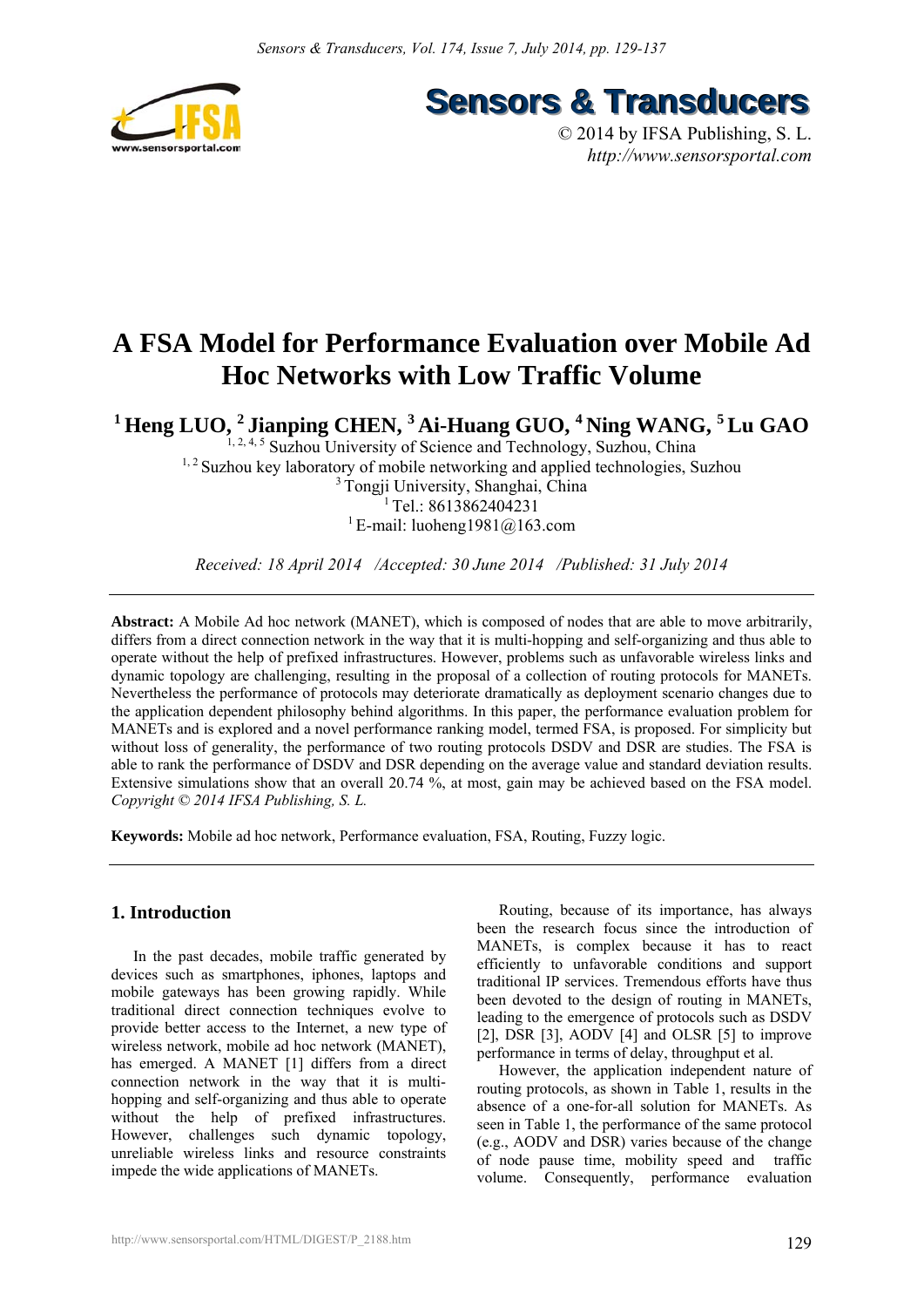become vital since it provides the benchmark via which the network operator is capable of selecting the optimal protocol adaptively.

| Protocol                           | Metric                                                                                              | <b>Results</b>                                                           | <b>Conditions</b>             |  |  |
|------------------------------------|-----------------------------------------------------------------------------------------------------|--------------------------------------------------------------------------|-------------------------------|--|--|
| <b>AODV</b>                        | <b>PDR</b>                                                                                          | AODV > DSR ><br><b>DSDV</b>                                              | PT $\in$ [0,200]s             |  |  |
| <b>DSR</b>                         |                                                                                                     | DSDV <aodv<dsr< td=""><td>PT<math>\in</math> [25,80]s</td></aodv<dsr<>   | PT $\in$ [25,80]s             |  |  |
| <b>DSDV</b><br>[11]                |                                                                                                     | DSDV <aodv<dsr< td=""><td>PT<math>\in</math> [120,160]s</td></aodv<dsr<> | PT $\in$ [120,160]s           |  |  |
|                                    | Delay                                                                                               | DSR=DSDV <aodv< td=""><td>PT∈ [160,200]s</td></aodv<>                    | PT∈ [160,200]s                |  |  |
|                                    |                                                                                                     | <b>OLSR&gt;AODV&gt;DSR</b>                                               | NS $\in$ [0,6] m/s            |  |  |
|                                    | <b>PDR</b>                                                                                          | AODV>DSR<br>$>$ OLSR                                                     | NS $\in$ [6,20] m/s           |  |  |
|                                    | Delay                                                                                               | AODV>DSR<br>$>$ OLSR                                                     | NS $\in$ [0, 6] m/s           |  |  |
| <b>AODV</b>                        |                                                                                                     | DSR>AODV>OLSR                                                            | NS $\in$ [6,20] m/s           |  |  |
| <b>DSR</b>                         |                                                                                                     | AODV>DSR                                                                 | $TV \in [0, 35]$              |  |  |
| OLSR.<br>$[12]$                    | <b>PDR</b>                                                                                          | >OLSR                                                                    | streams                       |  |  |
|                                    |                                                                                                     | OLSR>AODV>DSR                                                            | $TV \in [35, 100]$<br>streams |  |  |
|                                    |                                                                                                     | AODV>DSR                                                                 | TV $\in$ [8, 15]              |  |  |
|                                    |                                                                                                     | $>$ OLSR                                                                 | streams                       |  |  |
|                                    | Delay                                                                                               | DSR>AODV>OLSR                                                            | $TV \in [25, 100]$<br>streams |  |  |
| <b>AODV</b><br>DSR.                |                                                                                                     | DSR>AODV<br>>TORA>DSDV                                                   | PT $\in$ [0,300] s            |  |  |
| <b>TORA</b><br><b>DSDV</b><br>[13] | <b>PDR</b>                                                                                          | DSR>AODV<br>>DSDV>TORA                                                   | PT∈ [300,1000]<br>s           |  |  |
|                                    | PDR: Packet delivery ratio; PT:pause time (RandomWaypoint<br>model) NS:node speed TV:traffic volume |                                                                          |                               |  |  |

**Table 1.** Performance comparison.

Generally speaking, there are three methods to evaluate the performance of a given routing protocol, namely practical implementation [6], mathematical derivation [7] and simulation [8]. Results achieved by practical implementation are credible but they are scenario related and can not be repeated. Mathematical derivation is comprehensive, but it is complicated and assumptions in the mathematical model degrade the credibility. Simulation offers the ability to evaluate multiple systems in a number of scenarios in a repeatable manner. However, just as with mathematical modeling, modeling assumptions may decrease the credibility of the results.

A combined model, termed FSA (Fuzzified Simple Additive Weight [9] – Analytic Hierarchy Process [10]), which depends on simulation and mathetical methods, is employed in this paper to rank alternative routing protocols by considering the relative importance of multiple performance metrics is proposed in this paper. The standard deviation is considered especially by FSA.

This paper is organized as follows. Section 2 outlines the simulation background and states the problem. The third part introduces and validates the FSA model via extensive simulations and the final section concludes this paper.

#### **2. Simulation and Problem Statement**

#### **2.1. Simulator**

To date, a number of simulation tools (e.g., NS-2 [14], GloMoSim [15], OPNET [16], QualNet [17] and MATLAB [18]) have been developed for mobile ad hoc network simulations among which NS-2 is a sound one. In addition to the flexibility and convenience, the open source property also contributes to the success of NS-2. The role for NS-2 is so important in the research community of mobile ad hoc networks that it has become the de-facto reference simulator [19]. Since only a small network (32 nodes) is simulated in this thesis, the problem of scalability for NS-2 can be ignored. Therefore NS-2 is adopted in this paper.

#### **2.2. Simulation Configurations**

For simplicity but without loss of generality, DSDV, a typical proactive routing protocol, and DSR, a typical reactive routing protocol, are selected as two alternative protocols for comparisons. In this way, the efficiency of the proposed adaptive algorithm can be observed clearly. However, the results can be applied to other cases directly. The performance of a typical mobile ad hoc network in the university campus where several laptops/mobile phones share a common access point to access the Internet, as shown in Fig. 1, is investigated as an example for the FSA model. The simulation configurations and results are itemized in Table 2 and Table 3 respectively. It lasts for 3000 s for each round to avoid the initialization bias. 50 independent simulation runs are averaged to obtain the final results.



**Fig. 1.** Simulation scenario.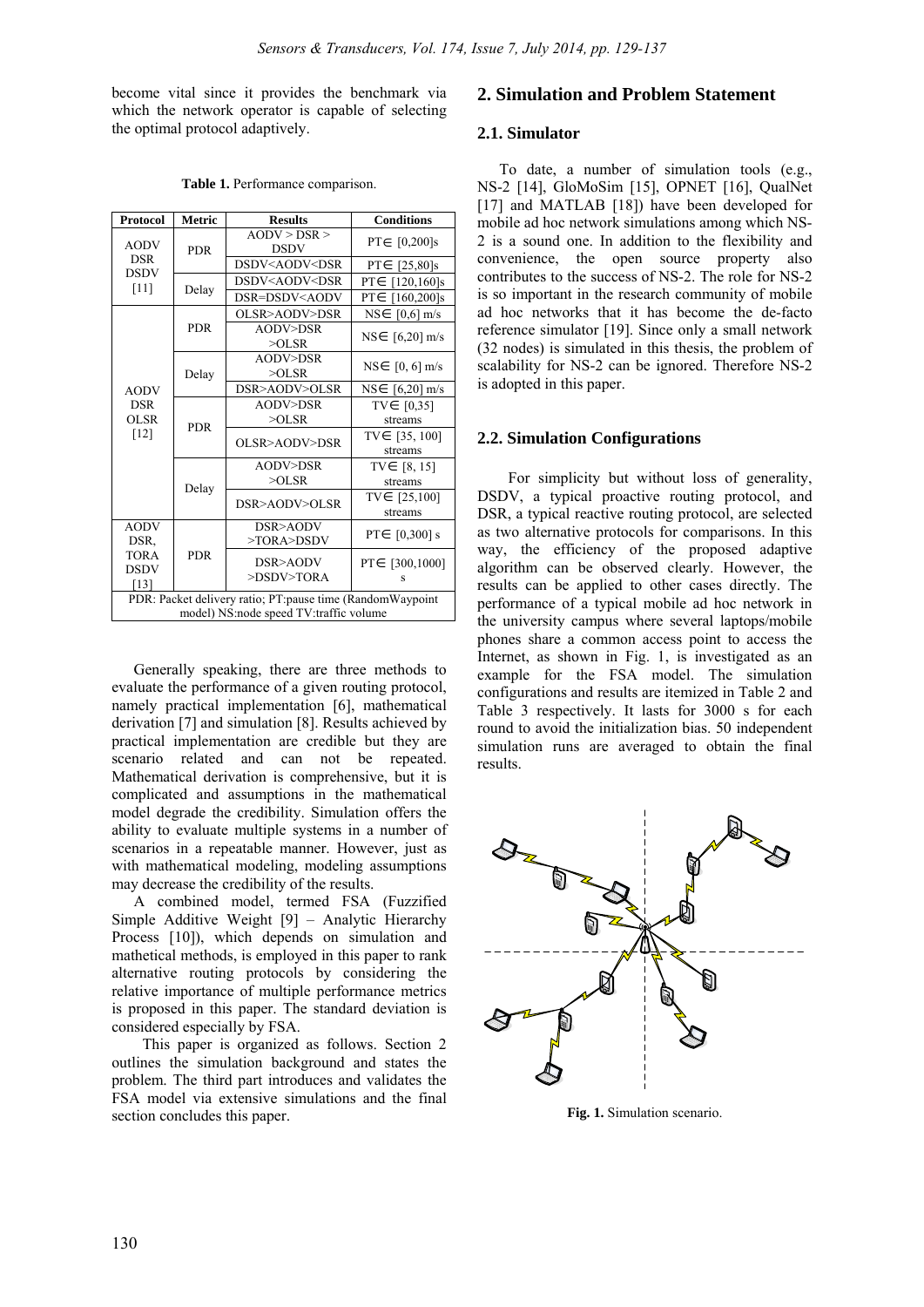## **2.3. Simulation Results and Analysis**

As seen in Table 3, DSR behaves better in terms of packet delivery ratio and energy cost in all three cases due to its on-demand nature, which avoids the use of stale routes as well as periodic routing information broadcast. On the contrary, DSDV outperforms DSDV in delay, jitter and throughput in all cases. The key reason is its proactive philosophy. DSDV is able to establish route much more quickly by searching routing table in the cache which is updated periodically. Instead, DSR initiates a route discovery process when necessary which consumes more time.

|  | <b>Table 2.</b> Simulation parameters. |
|--|----------------------------------------|
|  |                                        |

| <b>Parameter</b>            | <b>Description</b>          | <b>Parameter</b>         | <b>Description</b>                   |
|-----------------------------|-----------------------------|--------------------------|--------------------------------------|
| Simulation<br>time          | 3000s                       | Transmission<br>protocol | <b>TCP</b>                           |
| Simulation<br>runs          | 50                          | Routing<br>protocol      | DSDV and<br>DSR                      |
| Number of<br>nodes          | 32                          | MAC layer<br>protocol    | 802.11                               |
| Node<br>mobility<br>pattern | Random Way<br>Point model   | Propagation<br>model     | Rayleigh<br>Fading                   |
| Mobility<br>speed           | Uniformly<br>$[0, 1.5]$ m/s | Traffic load             | 2 streams                            |
| Transmission<br>range       | 25 <sub>m</sub>             | Topology                 | $100 \text{ m} \times 100 \text{ m}$ |

|                                 |         | <b>DSDV</b>                  | <b>DSR</b> |                              |  |
|---------------------------------|---------|------------------------------|------------|------------------------------|--|
| Metric                          | Average | <b>Standard</b><br>deviation | Average    | <b>Standard</b><br>deviation |  |
| PDR $(\% )$                     | 94.7    | 2.58                         | 99.1       | 1.40                         |  |
| Delay (ms)                      | 1.98    | 0.235                        | 2.68       | 0.45                         |  |
| jitter (ms)                     | 2.41    | 0.155                        | 2.91       | 0.234                        |  |
| throughput<br>(Mb/s)            | 3.68    | 0.115                        | 3.38       | 0.178                        |  |
| Energy cost<br>$(J/\text{pkt})$ | 0.73    | 0.201                        | 0.214      | 0.051                        |  |

**Table 3.** Simulation results.

#### **2.4. Problem Statement**

For a network operator who has time sensitive applications, DSR is better a solution compared to DSDV on average. On the contrary, for reliable packet delivery service, DSDV is preferred. However, when the standard deviation is considered, the network operator may be reluctant to decide which one is better.

A sound solution, it is suggested, is to develop a performance evaluation method through which the operator may choose the optimal protocol dynamically for specific application scenarios. Meanwhile, the performance evaluation model should consider the standard deviation simultaneously.

## **3. FSA Model**

The proposed FSA model involves three steps and the first one is to decompose the evaluation problem into a hierarchy structure, composed of an objective layer, a criteria layer and an alternative layer so that a hard problem can be more easily understandable. One thing to note is that results in Table 3 are used in this section to compute the weights for alternatives.

#### **3.1. Hierarchy Structure**

The objective in this paper is to evaluate the performance of DSR and DSDV in MANETs with several performance metrics considered and rank them accordingly given the operator's preference of performance metrics which are regarded as criteria of a network operator. Fig. 2 shows the hierarchy structure with three layers, the objective layer, criteria layer and alternative layer.



**Fig. 2.** Hierarchy structure.

## **3.2. Weight for Metrics and Alternative Protocols**

The following step is to compute weights for both metrics and alternative protocols.

### **3.2.1. Weight for Metrics**

A decision maker is assumed to be able to compare any two elements, say  $E_i$  and  $E_i$ , at the same level of the hierarchy structure and provide a numerical value *eij* according to his/her preference, *eij*   $> 0$  for any  $i=1,2,...,n$  and  $j=1,2,...,n$ . The reciprocal property  $e_{ji}=1/e_{ij}$  holds. The rules for pair-wise comparison are listed in Table 4.

Several assumptions are made in this paper for the relative importance of criteria in this paper. They are as follows: (I) Packet delivery ratio is moderately more important than delay; (II) Packet delivery ratio is moderately more important than jitter; (III) Packet delivery ratio and throughput are equally important; (IV) Packet delivery ratio is moderately more important than energy cost; (V) Delay and jitter are equally important; (VI) Delay and energy cost are equally important; (VII) Jitter and energy cost are equally important; (VIII) Throughput is moderately more important than delay;(IX) Throughput is moderately more important than jitter; (X) Throughput is moderately more important than energy cost.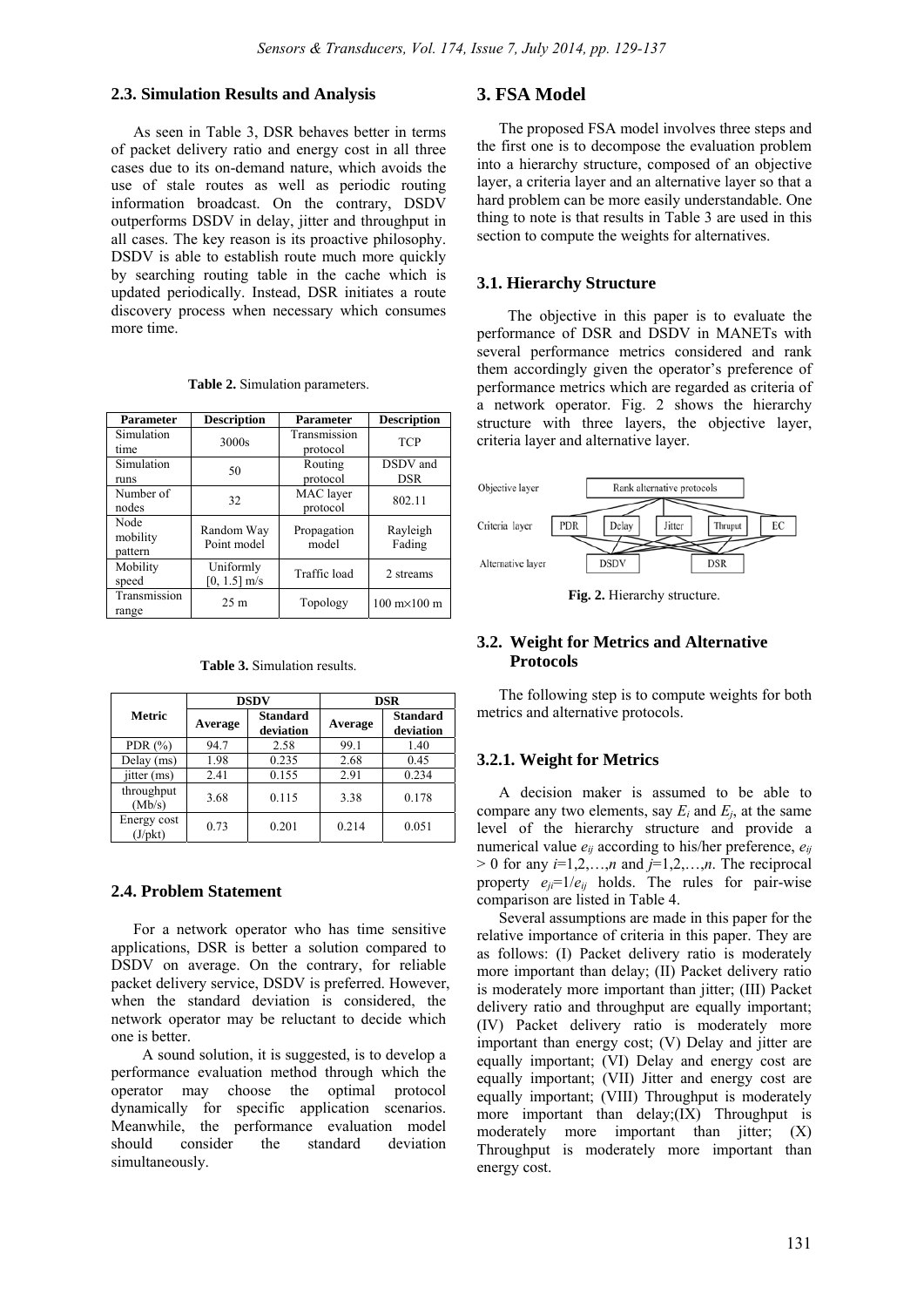**Table 4.** The fundamental scales for pair-wise comparison.

| <b>Importance</b> | <b>Definition</b>         | <b>Explanation</b>                                                                                       |
|-------------------|---------------------------|----------------------------------------------------------------------------------------------------------|
|                   | Equal<br>importance       | Two elements contribute<br>equally to the objective                                                      |
| 3                 | Moderate<br>importance    | Experience and judgment<br>slightly favour one element<br>over another                                   |
| 5                 | Strong<br>importance      | Experience and judgment<br>strongly favour one element<br>over another                                   |
|                   | Very strong<br>importance | One element is favoured very<br>strongly over another;                                                   |
| 9                 | Extreme<br>importance     | The evidence favouring one<br>element over another is of the<br>highest possible order of<br>affirmation |
| values.           |                           | Intensities of 2,4,6 and 8 can be used to express intermediate                                           |

One thing to note is that these parameters are application dependent and the choices here are for a specific application scenario.

According to Table 4, the above 10 assumptions lead to the comparison matrix for criteria as follows

|       |               |     |  | PDR Delay Jitter Thrput $EC$ |  |  |
|-------|---------------|-----|--|------------------------------|--|--|
|       | <b>PDR</b>    |     |  |                              |  |  |
| $C =$ | Delay         |     |  |                              |  |  |
|       | <b>Jitter</b> | 1/3 |  |                              |  |  |
|       | <b>Thrput</b> |     |  |                              |  |  |
|       |               |     |  |                              |  |  |

where *PDR*, *Thrput* and *EC* denote packet delivery ratio, throughput and energy cost respectively.

There are several methods to derive weights from a comparison matrix of which geometric mean method (GMM) is a straight forward and reliable alternative[20]. In GMM, the normalized weight is computed firstly via

$$
\omega_{i} = \left[ \prod_{j=1}^{n} (a_{ij})^{\frac{1}{n}} \right] / \left[ \sum_{i=1}^{n} \left( \prod_{j=1}^{n} (a_{ij})^{\frac{1}{n}} \right) \right],
$$
 (2)

where  $a_{ij}$  (*i,j*=1,2,…,*n*) denotes the value of *ij*<sup>'th</sup> elements in comparison Matrix (1) and *n* is number of elements in the row.

Combining (2) with Matrix (1), the normalized weights for criteria are obtained in Table 5.

**Table 5.** Normalized weights for criteria.

| Criterion   PDR   Delay   Jitter   Thruput |                             |       |        |
|--------------------------------------------|-----------------------------|-------|--------|
| Weight                                     | $0.333 \pm 0.111 \pm 0.111$ | 0.333 | l 0111 |

As observed, the weights for packet delivery ratio and throughput are equal, indicating the same importance of those two metrics. Delay, jitter and energy cost have the same weight which accounts for one third of that for packet delivery ratio, revealing that they are less important compared to packet delivery ratio. Qualitatively, a protocol that has a

better performance in terms of packet delivery ratio and throughput is more likely to be selected.

A decision maker may give inconsistent judgments for the comparison matrix and therefore FSA is designed with capability of measuring the consistency based on the idea of cardinal transitivity. A matrix *M* is consistent if and only if  $a_{ik} \times a_{ki} = a_{ii}$ , where  $a_{ij}$  is the  $ij^{\prime\prime}$  element of the Matrix (1). However, this condition can rarely be satisfied in practice, especially in scenarios with a large number of criteria or alternatives. The violation level of consistency changes with person or context. In FSA, a metric Consistency Ratio (*C.R.*), developed by Satty [10], is employed to indicate the extent to which the consistency is violated as follows

$$
C.R. = \begin{cases} \n\frac{1}{n} \sum_{i=1}^{n} \frac{(C\omega)_i}{\omega_i} - \frac{n}{[(n-1)\times (R.I.)]} & n > 2\\ \n0 & n = 1, 2\n\end{cases} \tag{3}
$$

where *C* and  $\omega_i$  denote the pair-wise comparison matrix and weight for the *i*<sup>th</sup> element respectively, *n* represents the number of elements and *R.I.* is the random index of a pair-wise comparison matrix that depends on the number of elements in the matrix as itemized in Table 6. As long as  $C.R.\leq 0.1$ , the matrix is believed to be consistent [10]. The *C. R.* of Matrix (1) equals 0 indicating that Matrix (1) is consistent.

**Table 6.** Random inconsistency index (R.I.).

| Number of<br>elements       |      |      |      |      |  |
|-----------------------------|------|------|------|------|--|
| <b>Random Index</b><br>R.I. | 0.58 | 0.90 | 1.12 | 1.24 |  |

#### **3.2.2. Weight for Alternative Protocols**

1) Principles of fuzzy numbers.

Prior to deriving synthetic weights for alternatives, some principles regarding fuzzy numbers are introduced for future usage. A fuzzy number M on R is defined to be a triangular fuzzy number if its membership function  $\mu$ <sup>*M*</sup> (*x*) has the following characteristics:

$$
(I) \qquad 0 \leq \mu_M(x) \leq 1;
$$

$$
(I) \quad \mu_M(x) = \begin{cases} \frac{x-l}{m-l} & x \in [l,m] \\ \frac{x-u}{m-u} & x \in [m,u] \\ 0 & otherwise \end{cases}
$$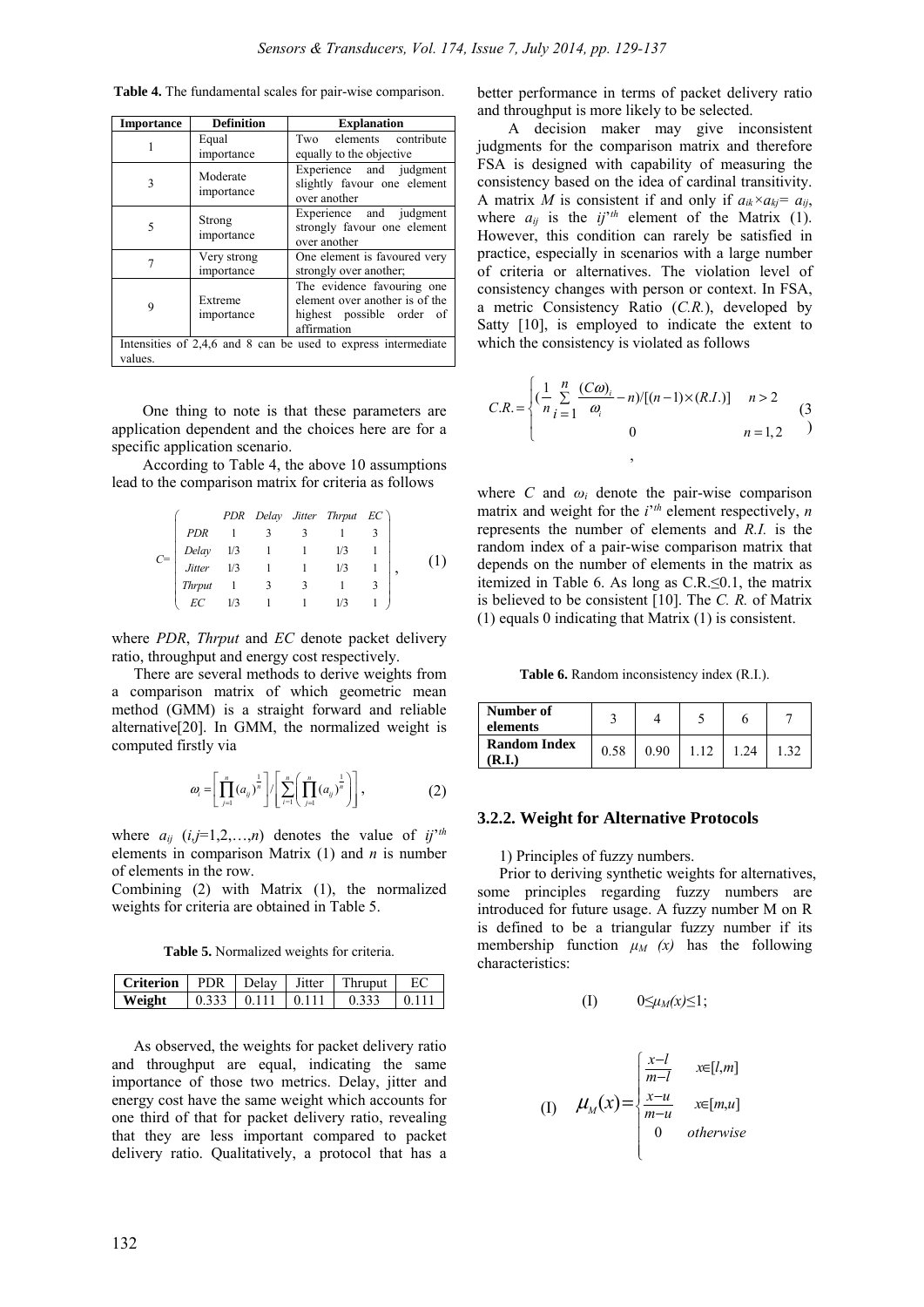where *l*, *m*, and *u* denote the lower, middle and upper bounds of a triangular fuzzy number respectively, as shown in Fig. 3.

The triangular fuzzy number can be expressed also by (l, m, u), and when  $l = m = u$ , it is a crisp number by convention. Consider two triangular fuzzy numbers M1 and M2 where M1= (11, m1, u1) and M2= (12, m2, u2), the operation laws are as follows.



**Fig. 3.** Triangular fuzzy number.

(I) 
$$
(l_1, m_1, u_1) \oplus (l_2, m_2, u_2) = (l_1 + l_2, m_1 + m_2, u_1 + u_2);
$$
  
\n(II)  $(l_1, m_1, u_1) \odot (l_2, m_2, u_2) = (l_1 \times l_2, m_1 \times m_2, u_1 \times u_2);$   
\n(III)  $(l_1, m_1, u_1)^{-1} = (\frac{1}{u_1}, \frac{1}{m_1}, \frac{1}{l_1});$   
\n(IV)  $(\frac{l_1, m_1, u_1}{(l_2, m_2, u_2)} = (\frac{l_1}{u_2}, \frac{m_1}{m_2}, \frac{u_1}{l_2}).$ 

2) Reciprocal relationship.

For the element eij, the reciprocal relationship holds

$$
\tilde{e}_{ji} = \frac{1}{\tilde{e}_{ij}} = \left(\frac{1}{u_{ij}}, \frac{1}{m_{ij}}, \frac{1}{l_{ij}}\right)
$$

where  $e_{ij}=(l_{ij}, m_{ij}, u_{ij})$ , representing the fuzzy comparison results of the i'th alternative over the *j*' *th* alternatives.

3) Fuzzy pair-wise comparison matrices for alternatives.

The fuzzy comparison matrices are constructed based on the attributes of metrics. For "the larger the better" metrics such as packet delivery ratio and throughput, the pair-wise comparison value, *aijk*, for the *j*' *th* alternative over the k'th alternative under the i'th metric is given by

$$
\tilde{a}_{ijk} = \frac{\left(\frac{(\alpha_{ij}, \beta_{ij}, \gamma_{ij})}{(\alpha_{i}(\max), \beta_{i}(\max), \gamma_{i}(\max))}\right)}{\left(\frac{(\alpha_{ik}, \beta_{ik}, \gamma_{ik})}{(\alpha_{i}(\max), \beta_{i}(\max), \gamma_{i}(\max))}\right)}, \qquad (4)
$$
\n
$$
= \left(\frac{\alpha_{ij}}{\gamma_{ik}} \frac{\alpha_{i}(\max)}{\gamma_{i}(\max)}, \frac{\beta_{ij}}{\beta_{ik}}, \frac{\gamma_{ij}}{\alpha_{ik}} \frac{\gamma_{i}(\max)}{\alpha_{i}(\max)}\right)
$$

where (I)  $\beta_{ij}$  denotes the average performance of the *j*' *th* alternative under the *i'th* metric; (II) *αij*=*βij* -*Δ*, *Δ*

denotes corresponding standard deviation; (III) *γij*=*βij* + $\Delta$ ; (IV)  $\alpha_i$ (max)=max $\{\alpha_{i1}, \alpha_{i2}, \dots, \alpha_{im}\}\$ and m denotes the number of alternatives; (V)  $\beta_i$ (max)=max $\{\beta_{i1},\}$ *βi2*,…, *βim*}, *γi*(max)=max{*γi1*, *γi2*,…, *γim*}.

Similarly, for parameters that are "the smaller the better", the pair-wise comparison value *aijk* becomes

$$
\tilde{a}_{ijk} = \left( \frac{\alpha_{ik}}{\gamma_{ij}} \frac{\alpha_i(\text{min})}{\gamma_i(\text{min})}, \frac{\beta_{ik}}{\beta_{ij}}, \frac{\gamma_{ik}}{\alpha_{ij}} \frac{\gamma_i(\text{min})}{\alpha_i(\text{min})} \right), \tag{5}
$$

where  $\alpha_i$ (min)=min $\{\alpha_{i1}, \alpha_{i2}, \ldots, \alpha_{im}\}, \beta_i$ (min)=min $\{\beta_{i1}, \ldots, \beta_{im}\}$  $\beta_{i2},...,\beta_{im}$  and  $\gamma_i$ (min)=min{ $\gamma_{i1},\gamma_{i2},...,\gamma_{im}$ .

Packet delivery ratio is classified to be a "the larger the better" metric and thereby the fuzzy comparison matrix for alternatives is given by

$$
\tilde{A}_{11} = \begin{pmatrix} (1,1,1) & \frac{(92.12 \times 97.7}{\times}, \frac{94.7}{\times}, \frac{97.22 \times 100.5}{\times}, 100.5, 100.5, 99.1, 97.7, 97.7) \\ \frac{(97.7 \times 97.7}{\times}, \frac{99.1}{\times}, \frac{100.5 \times 100.5}{\times}, 100.5, 100.5, 100.5, 99.1, 97.7, 97.7) \\ \frac{(1,1,1)}{27.22 \times 100.5}, \frac{(1,1,1)}{27.22 \times 100.5}, \frac{(1,1,1)}{27.22 \times 100.5}, \frac{(1,1,1)}{27.22 \times 100.5}, \frac{(1,1,1)}{27.22 \times 100.5}, \frac{(1,1,1)}{27.22 \times 100.5}, \frac{(1,1,1)}{27.22 \times 100.5}, \frac{(1,1,1)}{27.22 \times 100.5}, \frac{(1,1,1)}{27.22 \times 100.5}, \frac{(1,1,1)}{27.22 \times 100.5}, \frac{(1,1,1)}{27.22 \times 100.5}, \frac{(1,1,1)}{27.22 \times 100.5}, \frac{(1,1,1)}{27.22 \times 100.5}, \frac{(1,1,1)}{27.22 \times 100.5}, \frac{(1,1,1)}{27.22 \times 100.5}, \frac{(1,1,1)}{27.22 \times 100.5}, \frac{(1,1,1)}{27.22 \times 100.5}, \frac{(1,1,1)}{27.22 \times 100.5}, \frac{(1,1,1)}{27.22 \times 100.5}, \frac{(1,1,1)}{27.22 \times 100.5}, \frac{(1,1,1)}{27.22 \times 100.5}, \frac{(1,1,1)}{27.22 \times 100.5}, \frac{(1,1,1)}{27.22 \times 100.5}, \frac{(1,1,1)}{27
$$

Unlike packet delivery ratio, delay belongs to "the smaller the better" class and hence the fuzzy comparison matrix for DSDV and DSR, under delay, is

$$
\tilde{A}_{21} = \left( \frac{(1,1,1)}{\left( \frac{1.745}{3.13}, \frac{1.745}{2.215}, \frac{1.98}{2.215}, \frac{2.215}{2.215}, \frac{2.215}{2.215}, \frac{2.215}{2.215}, \frac{2.215}{1.98}, \frac{3.13}{1.745}, \frac{2.215}{1.745} \right)}{(1,1,1)} \right)
$$

Similar to delay, the fuzzy comparison matrix for jitter becomes

$$
\tilde{A}_{31} = \begin{pmatrix}\n(1,1) & \left(\frac{2.676}{\times} \frac{2.255}{\times} \cdot \frac{2.91}{\times} \cdot \frac{3.244}{\times} \cdot \frac{2.565}{\times} \right) \\
\left(\frac{2.255}{3.244} \cdot \frac{2.255}{\times} \cdot \frac{2.41}{\times} \cdot \frac{2.565}{\times} \cdot \frac{2.565}{\times} \cdot \frac{2.565}{\times} \cdot \frac{2.565}{\times} \cdot \frac{2.565}{\times} \cdot \frac{2.565}{\times} \cdot \frac{2.565}{\times} \cdot \frac{2.565}{\times} \cdot \frac{2.565}{\times} \cdot \frac{2.565}{\times} \cdot \frac{2.565}{\times} \cdot \frac{2.565}{\times} \cdot \frac{2.565}{\times} \cdot \frac{2.565}{\times} \cdot \frac{2.565}{\times} \cdot \frac{2.565}{\times} \cdot \frac{2.565}{\times} \cdot \frac{2.565}{\times} \cdot \frac{2.565}{\times} \cdot \frac{2.565}{\times} \cdot \frac{2.565}{\times} \cdot \frac{2.565}{\times} \cdot \frac{2.565}{\times} \cdot \frac{2.565}{\times} \cdot \frac{2.565}{\times} \cdot \frac{2.565}{\times} \cdot \frac{2.565}{\times} \cdot \frac{2.565}{\times} \cdot \frac{2.565}{\times} \cdot \frac{2.565}{\times} \cdot \frac{2.565}{\times} \cdot \frac{2.565}{\times} \cdot \frac{2.565}{\times} \cdot \frac{2.565}{\times} \cdot \frac{2.565}{\times} \cdot \frac{2.565}{\times} \cdot \frac{2.565}{\times} \cdot \frac{2.565}{\times} \cdot \frac{2.565}{\times} \cdot \frac{2.565}{\times} \cdot \frac{2.565}{\times} \cdot \frac{2.565}{\times} \cdot \frac{2.565}{\times} \cdot \frac{2.565}{\times} \cdot \frac{2
$$

Unlike delay and jitter, throughput is a "the larger the better" parameter and the fuzzy comparison matrix for DSDV and DSR, under throughput, is

$$
\tilde{A}_{41} = \left( \frac{(1,1,1)}{\left(\frac{3.202 \times 3.565}{3.795}, \frac{3.38}{3.795}, \frac{3.558}{3.795}, \frac{3.795}{3.795}, \frac{3.795}{3.795}, \frac{3.795}{3.202}, \frac{3.795}{3.565}\right)} \right)
$$

Energy cost is a "the smaller the better" metric and hence formula (5) is used to obtain the fuzzy comparison matrix for alternatives.

$$
\tilde{A}_{51} = \begin{pmatrix}\n(1,1) & \left(\frac{0.163}{\sqrt{0.931}}, \frac{0.214}{\sqrt{0.931}}, \frac{0.214}{\sqrt{0.931}}, \frac{0.265}{\sqrt{0.930}}, \frac{0.265}{\sqrt{0.930}}, \frac{0.265}{\sqrt{0.930}}, \frac{0.265}{\sqrt{0.930}}, \frac{0.265}{\sqrt{0.930}}, \frac{0.265}{\sqrt{0.930}}, \frac{0.265}{\sqrt{0.930}}, \frac{0.265}{\sqrt{0.930}}, \frac{0.265}{\sqrt{0.930}}, \frac{0.265}{\sqrt{0.930}}, \frac{0.265}{\sqrt{0.930}}, \frac{0.265}{\sqrt{0.930}}, \frac{0.265}{\sqrt{0.930}}, \frac{0.265}{\sqrt{0.930}}, \frac{0.265}{\sqrt{0.930}}, \frac{0.265}{\sqrt{0.930}}, \frac{0.265}{\sqrt{0.930}}, \frac{0.265}{\sqrt{0.930}}, \frac{0.265}{\sqrt{0.930}}, \frac{0.265}{\sqrt{0.930}}, \frac{0.265}{\sqrt{0.930}}, \frac{0.265}{\sqrt{0.930}}, \frac{0.265}{\sqrt{0.930}}, \frac{0.265}{\sqrt{0.930}}, \frac{0.265}{\sqrt{0.930}}, \frac{0.265}{\sqrt{0.930}}, \frac{0.265}{\sqrt{0.930}}, \frac{0.265}{\sqrt{0.930}}, \frac{0.265}{\sqrt{0.930}}, \frac{0.265}{\sqrt{0.930}}, \frac{0.265}{\sqrt{0.930}}, \frac{0.265}{\sqrt{0.930}}, \frac{0.265}{\sqrt{0.930}}, \frac{0.265}{\sqrt{0.930}}, \frac{0.265}{\sqrt{0.930}}, \frac{0.265}{\sqrt{0.930}}, \frac{0.265}{\sqrt{0.930}}, \frac{0.265}{\sqrt{0.9
$$

#### 4) Fuzzy geometric mean method (FGMM).

In the geometric mean method, elements in each row are multiplied and normalized. Similarly, the normalized weights in FGMM [20] are computed via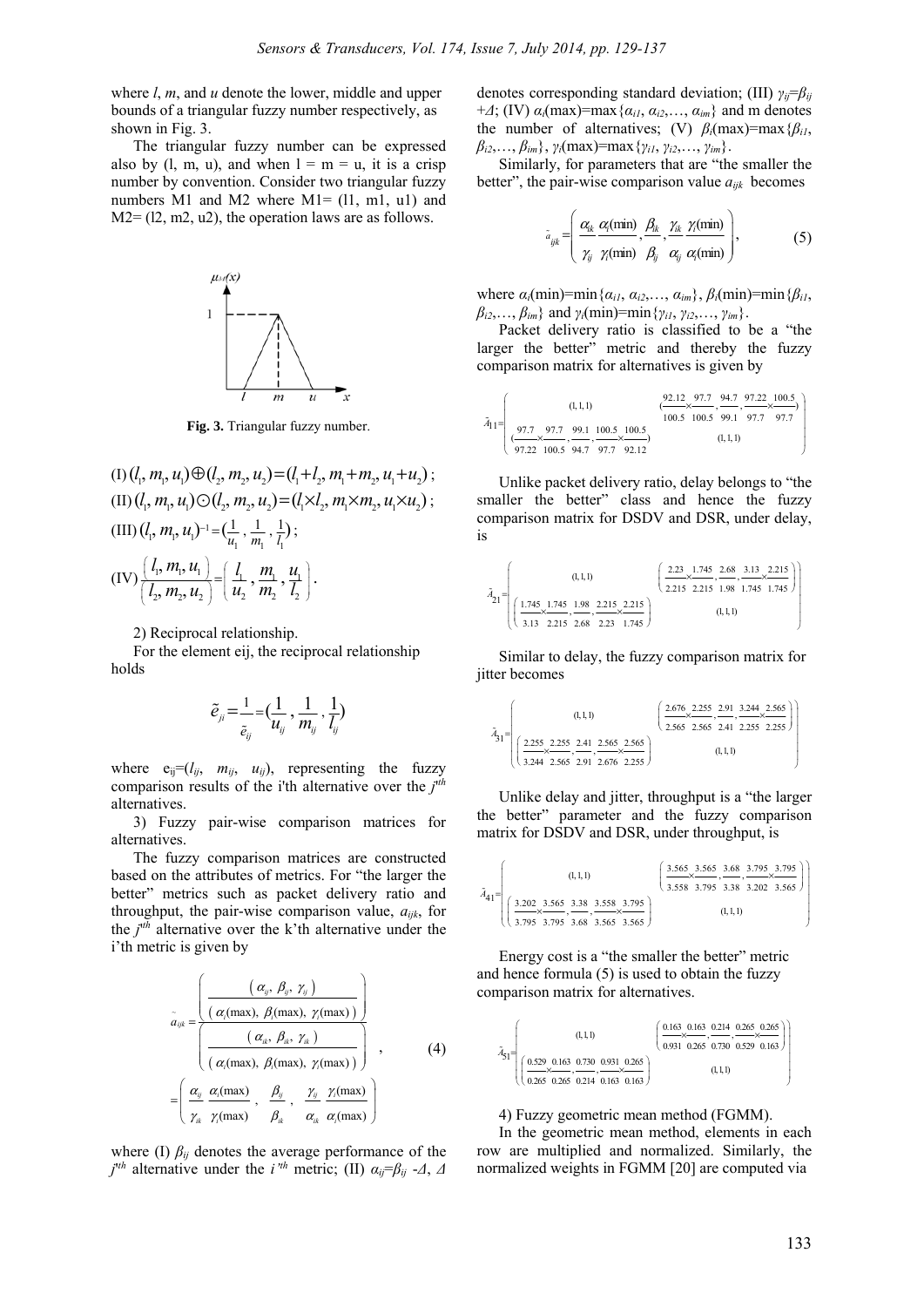$$
\tilde{\omega}_{j} = \frac{\left( \left( \prod_{j=1}^{m} \alpha_{_{ij}} \right), \left( \prod_{j=1}^{m} \beta_{_{ij}} \right), \left( \prod_{j=1}^{m} \gamma_{_{ij}} \right) \right)^{\frac{1}{m}}}{\sum_{i=1}^{m} \left( \left( \prod_{j=1}^{m} \alpha_{_{ij}} \right), \left( \prod_{j=1}^{m} \beta_{_{ij}} \right), \left( \prod_{j=1}^{m} \gamma_{_{ij}} \right) \right)^{\frac{1}{m}}}
$$
\n
$$
= \left( \frac{\left( \prod_{j=1}^{m} \alpha_{_{ij}} \right)^{\frac{1}{m}}}{\sum_{i=1}^{m} \left( \prod_{j=1}^{m} \beta_{_{ij}} \right)^{\frac{1}{m}}}, \frac{\left( \prod_{j=1}^{m} \beta_{_{ij}} \right)^{\frac{1}{m}}}{\sum_{i=1}^{m} \left( \prod_{j=1}^{m} \gamma_{_{ij}} \right)^{\frac{1}{m}}}, \frac{\left( \prod_{j=1}^{m} \gamma_{_{ij}} \right)^{\frac{1}{m}}}{\sum_{i=1}^{m} \left( \prod_{j=1}^{m} \alpha_{_{ij}} \right)^{\frac{1}{m}}}\right), \quad (6)
$$

Table 7 itemizes fuzzy weights for packet delivery ratio, delay, jitter, throughput and energy cost, using FGMM. As seen, the values in the middle of the intervals are identical to those generated by geometric mean method. However, weights for DSDV and DSR overlap with each other.

**Table 7.** Fuzzy weights for DSDV and DSR.

| <b>Criterion</b>         | <b>Fuzzy weights</b>  |                       |  |  |
|--------------------------|-----------------------|-----------------------|--|--|
|                          | <b>DSDV</b>           | <b>DSR</b>            |  |  |
| packet<br>delivery ratio | (0.466, 0.489, 0.524) | (0.488, 0.511, 0.548) |  |  |
| delay                    | (0.295, 0.575, 0.971) | (0.220, 0.425, 0.723) |  |  |
| jitter                   | (0.380, 0.547, 0.719) | (0.315, 0.453, 0.596) |  |  |
| throughput               | (0.432, 0.521, 0.604) | (0.396, 0.479, 0.554) |  |  |
| energy cost              | (0.182, 0.227, 0.628) | (0.614, 0.773, 2.122) |  |  |

Fuzzy weights in Table 7 are aggregated by

$$
\widetilde{\widetilde{\mathcal{SO}}}_{j} = \sum_{i=1}^{n} c_{i} \widetilde{\omega}_{ij} , \qquad (7)
$$

Fig. 4 presents synthetic weights for DSDV and DSR for cases of 2 streams. As seen, the synthetic weight for DSR overlaps with that of DSDV's. The next step is to determine which weight is larger. Optimist considers DSR to be a better solution since "DSR-2" could be larger than "DSDV-2" while pessimist regards DSR worse than DSDV due to the reason that "DSR-2" could be smaller than "DSDV-2".



**Fig. 4.** Fuzzy synthetic weight.

5) FSA model.

According to Mikhailov [21], the weights for metrics and alternatives can be obtained by solving a linear program

maximise 
$$
\lambda
$$
  
\nsubject to\n
$$
\begin{cases}\n d_1 \lambda + \omega_i - u_{ij}(\alpha) \omega_j \le d_1 \\
 d_2 \lambda - \omega_i + l_{ij}(\alpha) \omega_j \le d_2 \\
 n \\
 \sum_{i=1}^n \omega_i = 1\n\end{cases}
$$
\n(8)

where  $d_1$  and  $d_2$  denote tolerance parameters,  $\lambda$ symbolizes the consistency index and  $u_{ii}(\alpha)$  and  $l_{ii}(\alpha)$ are lower and upper bounds of *α*-cut intervals. It is suggested by Mikhailov that  $d_1 = d_2 = 1$ . If  $\lambda \ge 1$ , the comparisons are considered consistent.

$$
l_{ij}(\alpha) = \alpha (m_{ij} - l_{ij}) + l_{ij} , \qquad (9)
$$

$$
u_{ij}(\alpha) = \alpha (m_{ij} - u_{ij}) + u_{ij}, \qquad (10)
$$

where  $a_{ij}=(l_{ij}, m_{ij}, u_{ij})$ .

As shown in (9) and (10), the weights obtained from (8) depend on the value of  $\alpha$  and thus they are considered to be a function of *α*. Mikhailov aggregates weights via

$$
\omega_{i} = \left[\sum_{i=1}^{L} \alpha_{i} \times \omega_{i}(\alpha_{i})\right] / \sum_{i=1}^{L} \alpha_{i}, \qquad (11)
$$

where  $L$  denotes number of  $\alpha$  values,  $\alpha$ l represents the *l*<sup>th</sup> value for  $\alpha$  and  $\omega_i(\alpha_i)$  is the weight for a specific value of *α*.

The *α* dependent weights for DSR and DSDV under the metric packet delivery ratio, energy, delay, jitter and throughput are thus can be are obtained using (11) as shown in Fig. 5 to Fig. 9 where DSDVagg and DSR-agg. Denote aggregation weights for DSDV and DSR respectively.



**Fig. 5.** Weights for packet delivery ratio.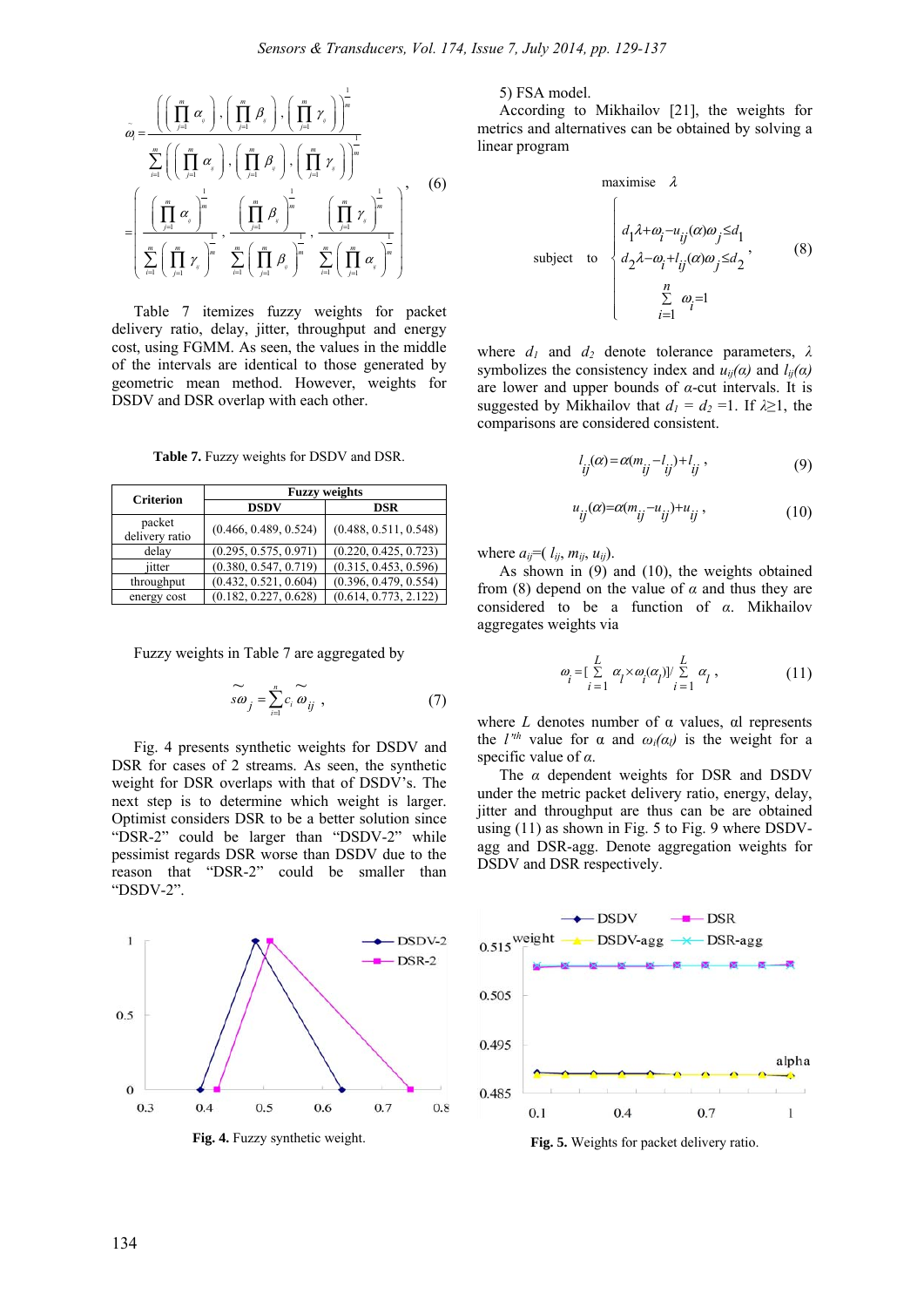

**Fig. 6.** Weights for energy cost.







**Fig. 9.** Weights for throughput.

As shown in Fig. 5 and Fig. 6, the *α* dependent weight for DSR increases with the increase of *α* in terms of packet delivery ratio and energy cost and the aggregated weight for DSR exceeds that of DSDV.

On the contrary, the weights for DSR under the metrics delay, jitter as well as throughput decrease with the increase of  $\alpha$  in Fig. 7 to Fig. 9. The aggregated weights for DSR under the above three metrics are smaller than that of DSDV, indicating that DSDV outperforms DSR in delay, jitter and throughput.

These weights for DSDV and DSR are synthesized, and shown in Table 8. As shown, DSR has a larger synthetic weight compared to DSDV and thus it is preferred.

**Table 8.** Ranking order by FSA.

|      | <b>Synthetic Weight</b> | <b>Ranking order</b> |
|------|-------------------------|----------------------|
| DSR  | 0.51                    |                      |
| DSDV | 0.49                    | 1) DSR 2 DSDV        |

#### **4. Results Validation**

### **4.1. Validation Model**

Four sets of simulations *sim#1*, *sim#2*, *sim#3* and *sim#4* are carried out as shown in Fig. 10 to validate the FSA model. As seen, both *sim#1* and *sim#3* continue to employ the same protocol whereas the other two switch to a different protocol. *Sim#1* and *sim#2* are combined to determine the effect of switch from DSDV to DSR whereas *sim#3* and *sim#4* are combined to reveal the effectiveness of the switch to DSDV. The results are itemized in Table 9 and Table 10.



**Fig. 10.** Simulations for validation.

**Table 9.** Simulation results.

|                                 | sim#1   |      | sim#2   |      |
|---------------------------------|---------|------|---------|------|
|                                 | Average | Std  | Average | Std  |
| Packet delivery<br>ratio $(\%)$ | 94.7    | 2.58 | 99.10   | 15   |
| Dlay(ms)                        | 1.98    | 0.24 | 2.68    | 0.45 |
| Jtter $(ms)$                    | 2.41    | 0.16 | 2.91    | 0.23 |
| Throughput (Mb/s)               | 3.68    | 0.12 | 3.38    | 0.18 |
| Energy cost $(J/\text{pkt})$    | 0.73    | 0.20 | 0.21    | 0.06 |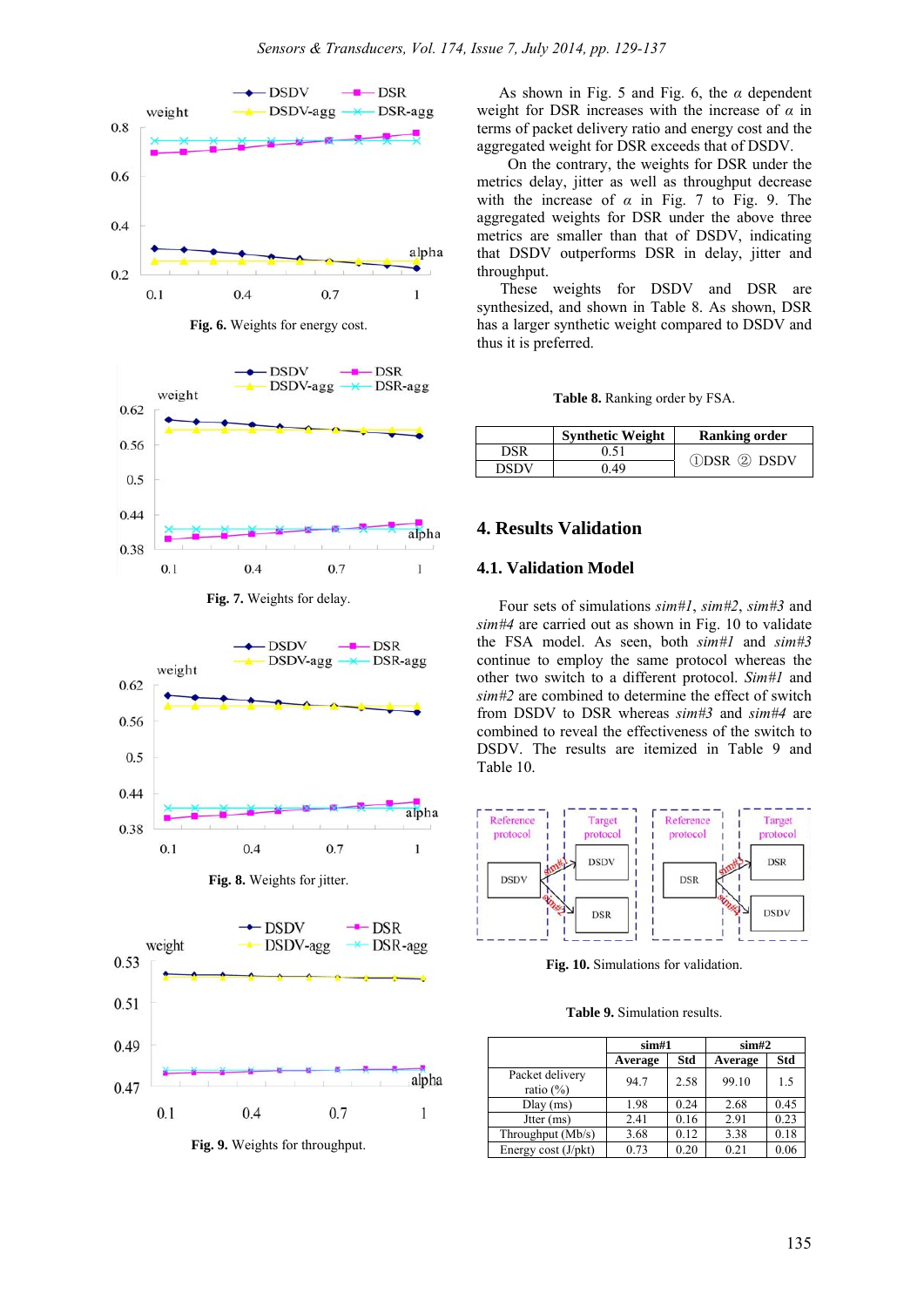|                                 | sim#3   |            | sim#4   |      |  |
|---------------------------------|---------|------------|---------|------|--|
|                                 | Average | <b>Std</b> | Average | Std  |  |
| Packet delivery ratio<br>$(\%)$ | 99.1    | 1.40       | 94.80   | 2.50 |  |
| Dlay(ms)                        | 2.68    | 0.45       | 1.99    | 0.24 |  |
| Jtter $(ms)$                    | 2.91    | 0.23       | 2.41    | 0.16 |  |
| Throughput (Mb/s)               | 3.38    | 0.18       | 3.68    | 0.12 |  |
| Energy cost $(J/\text{pkt})$    | 0.21    | 0.05       | 0.72    | 0.20 |  |

**Table 10.** Simulation results.

## **4.2. Fuzzy Synthetic Improvement Ratio Index (FSIRI)**

A metric, termed fuzzy performance improvement ratio, denoted by *FPIR*, is developed to specify the level of difference between two alternatives under certain metrics. *FPIR* is defined as the quotient of the difference between the reference and target protocols for a value of the reference protocol. For metrics that are "the larger the better", *FPIRref-tar* is computed via

$$
FPIR_{r}(\alpha) = \frac{AP_{\text{target}}(\alpha) - AP_{\text{ref}}(\alpha)}{AP_{\text{ref}}(\alpha)} = \frac{AP_{\text{target}}(\alpha)}{AP_{\text{ref}}(\alpha)} - 1, \qquad (12)
$$

where *Ptarget* and *Pref* denote the performance of the target and reference protocols respectively.

For metrics that are "the larger the better"

$$
A P_{\text{target}}(\alpha) = \frac{l_{ij}(\alpha) + u_{ij}(\alpha)}{2} = \alpha \times \Delta_{\text{target}} + a_{\text{target}} \,,\tag{13}
$$

$$
AP_{\text{ref}}(\alpha) = \frac{l_{ij}(\alpha) + u_{ij}(\alpha)}{2} = \alpha \Delta_{\text{ref}} + a_{\text{ref}} \,,\tag{14}
$$

where  $a_{\text{target}}$  and  $a_{\text{ref}}$  are the average performance of target and reference protocols respectively, *Δref* and *Δtarget* denote corresponding standard deviations.

For "the smaller the better" metrics,

$$
A\text{Target}(\alpha) = \frac{l_{ij}(\alpha) + u_{ij}(\alpha)}{2}
$$

$$
= \frac{\alpha}{a_{\text{target}}} + \frac{(1-\alpha)}{2} \left( \frac{1}{a + \Delta_{\text{target}}} + \frac{1}{a - \Delta_{\text{target}}} \right), \qquad (15)
$$

$$
AP_{\text{ref}}\left(\alpha\right) = \frac{\alpha}{a_{\text{ref}} + \frac{(1-\alpha)}{2}} \left(\frac{1}{a + \Delta_{\text{ref}} + \frac{1}{a - \Delta_{\text{ref}}}}\right),\tag{16}
$$

*FSIRI* is obtained by aggregating *FPIR* values with weights for metrics:

$$
FSIRI = \frac{\sum\limits_{l=0}^{L} \left[ \sum\limits_{i=1}^{n} c_i \times FPIR(\alpha_i) \right]}{\sum\limits_{l=0}^{L} \alpha_l}, \qquad (17)
$$

A positive *FSIRI* is desired since it indicates system improvement when a target protocol is selected. On the contrary, a negative *FSIRI* reveals performance deterioration if the target protocol is selected. The *FSIRI* values of the simulations in Fig. 10 are computed and listed in Fig. 11.



**Fig. 11.** FSIRI results.

As shown in Fig. 11, an improvement ratio of 20.74 % is obtained in Sim#2 via switching from the original DSDV protocol to DSR. On the contrary, when DSDV replaces the original DSR as that in sim#4, the overall performance deteriorates. It is therefore concluded that DSR is more suitable for the case of 2 traffic streams, which is identical with results in Table 8.

#### **5. Conclusion and Future Work**

In spite of various attributes and units for different performance metrics, the proposed FSA model is able to evaluate two routing protocols DSDV and DSR with five competing metrics and thus rank them reliably. The standard deviation is especially explored to increase accuracy of the final results. Extensive simulations show that appropriate protocol switch, basing on the performance evaluation results, may lead to a 20.74 % improvement at most. Despite only one case being studied in this paper using the FSA method, it is generic to other cases with different requirements.

The FSA is appropriate for scenarios where the decision maker is certain about his/her preference on the performance metrics and only the average value is considered. In the future, the FSA model will be fuzzified to incorporate the uncertainty of the decision maker.

#### **Acknowledgment**

The project was supported by the State Key Laboratory of Advanced Optical Communication Systems Networks, Suzhou Science and Technology Fund (SZS201304) and Key Lab of Nanodevices and Nanoapplications, Suzhou Institute of Nano-Tech and Nano-Bionics, CAS (14ZS05).